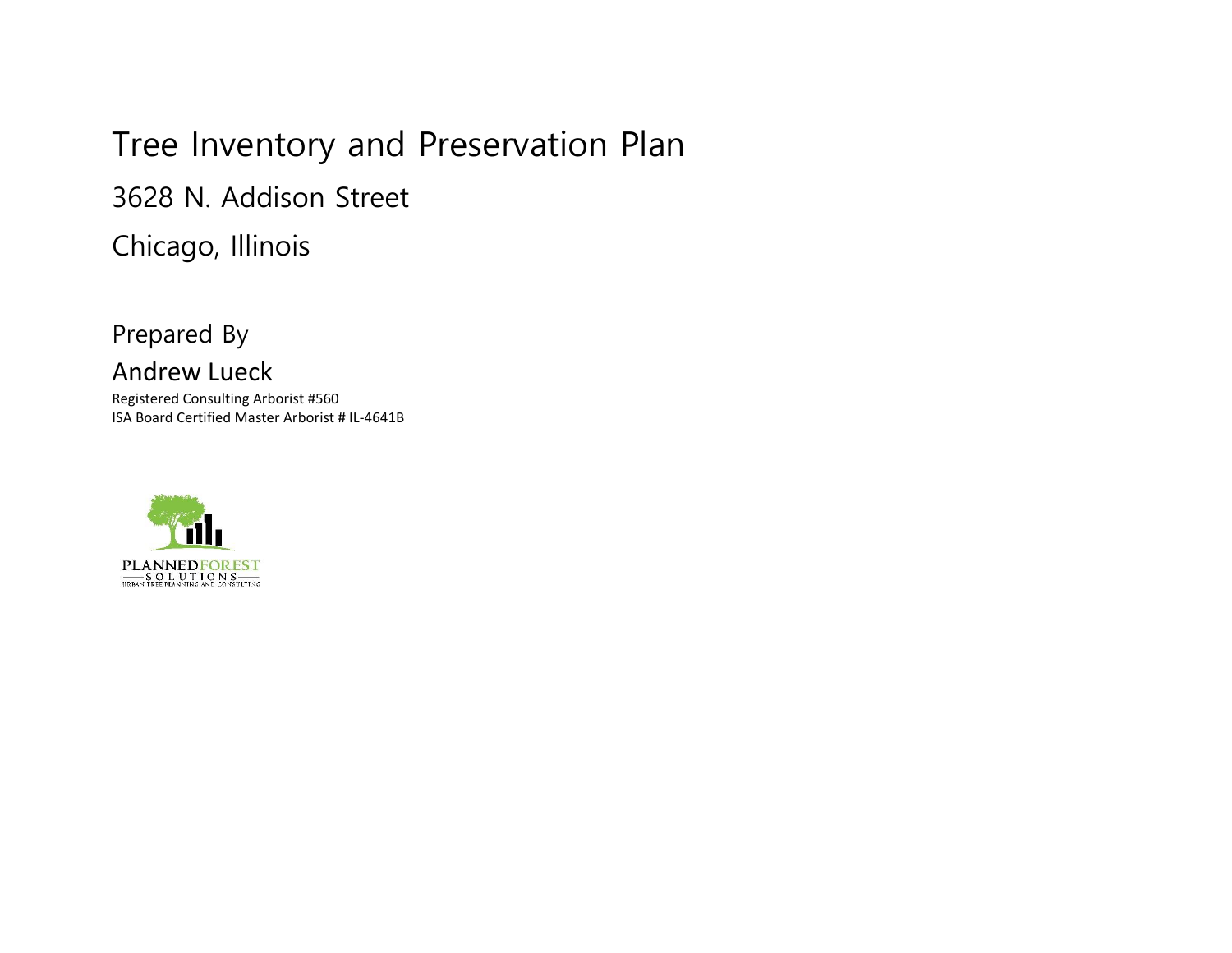# **HISTORY AND OVERVIEW**

You are redeveloping a property at 3628 N. Addison Street in Chicago, Illinois. You asked us to six trees on the subject property, perform industry standard tree risk assessments on them, and, if they are not deemed hazardous, to provide specifications for tree preservation.

We visited the site on Tuesday, August 22, 2017.

We inspected 6 trees in detail on the property, and performed a cursory review of 4 others.

We considered industry best practices for tree preservation.

## **OBSERVATIONS**

A map of the site and the subject trees is shown in Figure 1 and summarized in Table 1. Photos of these trees are included in Appendix A. Characteristics of the six trees are detailed below.

#### **Tree #1**

The tree is a red oak (*Quercus rubra*) measuring 37 inches in diameter, located in the far southwest corner of the property. It is in good condition. The tree has had most of its branches removed to a height of 40 feet to keep it clear of utility lines. The lowest branches on the east side start at a height of 25 ft.

The canopy has a radius of approximately 30 feet. The tree has good overall structure. Its leaves appear healthy with no symptoms of disease or significant nutrient deficiencies. There are only minor dead limbs in the canopy, with a few measuring 3-4 inches in diameter. There is one 7 inch dead limb to on the northeast portion of the tree.

The tree has a good root flare at its base. A portion of the flare is growing against the fence on the southwest side of the tree. There are no above-ground symptoms of root decay. Beneath the tree are mainly small shrubs, with turf grass under a portion of the canopy.

#### **Tree #2**

The tree is a Norway maple (*Acer platanoides*) measuring 39 inches in diameter. It is in overall fair condition. It is located along the south fence line.

The base of the tree is growing into the wood fence. There are signs of decay at the base from old stem removal on the other side of fence. The tree has a good root flare on its east and south sides, but lacks a flare elsewhere.

There is a girdling root about 6" diameter on the southwest corner of the base of the tree. There are perennials at the base of the tree, with turf grass throughout canopy The stem has grown-over seams on the east and west sides extending from a height of 0-10 feet. The stem has a slight bow to north at the base to a height of six feet.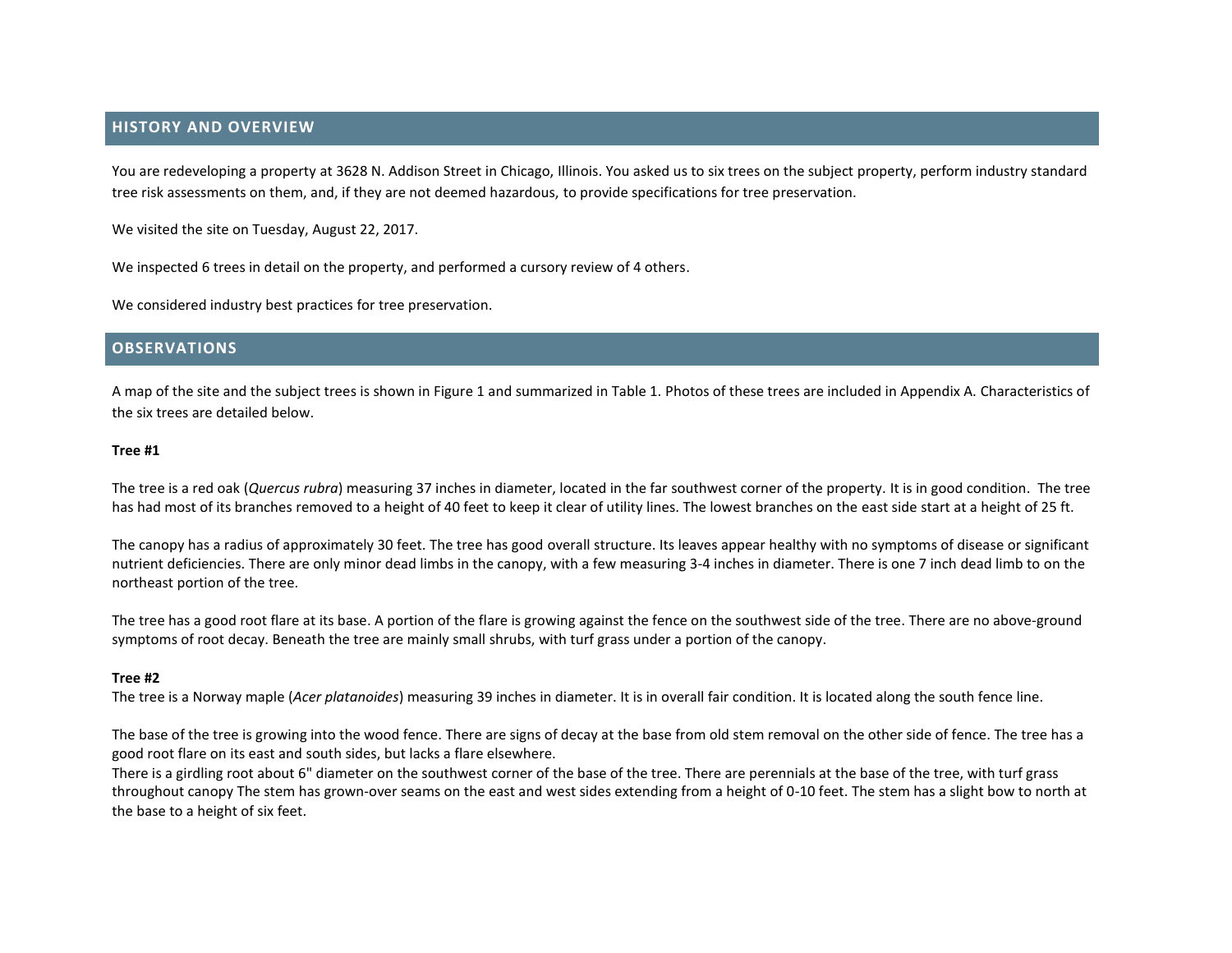There is a moderate number of dead limbs in the canopy, most of which measure under three inches in diameter. Leaves healthy no sins of disease. The main limbs have good structure with no included bark. The tree is exhibiting good wound closure on several old pruning cuts measuring 6-8 inches in diameter. The canopy has a radius of about 30 feet.

## **Tree #3**

The tree is a sugar maple (*Acer saccharum*) measuring 28 inches in diameter. It is in good condition. It is located at the right from corner of the house, about 15 feet from the building.

There are many surface roots at near the base of the tree. There is one girdling root near the base measuring four inches in diameter. The tree has a large, wide root collar. The soil is quite dry around the base of the tree and the surface roots.

The crown is growing slightly against the house. The tree is showing healthy wound closure on several old pruning cuts. The overall structure of the tree is somewhat weak, with several sweeping upward scaffold branche. The branches have a more vertical angle of attachment than is ideal. The leaves are healthy with no signs of disease. There is slight decline/dieback in the center of the crown. The tree is also exhibiting a moderate amount of leaf drop/early fall color, mainly on the west side of the top of the canopy.

### **Tree #4**

The tree is a red maple (*Acer rubrum*) measuring 11 inches in diameter. It is in good condition. It is the northernmost of three parkway trees. There is a moderate number of dead limbs in the crown, most measuring under one inch in diameter. The crown is crowded by neighboring trees, likely contributing to the presence of dead limbs in the crown.

There is very little root flare present, with perennials growing around the base of the tree. The tree has a large number of surface roots. The soil is quite dry around the base of the tree and the surface roots.

#### **Tree #5**

The tree is a red maple (*Acer rubrum*) measuring 13 incches in diameter. It is in fair condition. It is the middle of the three parkway trees. The tree has a healthy root collar, with a significant amount of surface roots.

The leaves of the tree are quite chlorotic, indicating a potential nutrient deficiency. The edges of the crown are overtopped by neighboring trees, limiting the growth of the tree. There is only a minor number of small dead limbs in the canopy. The canopy has good structure.

# **Tree #6**

The tree is a red maple (*Acer rubrum*) measuring 8 inches in diameter. It is in fair condition. It is the southernmost of the three parkway trees. The tree has a healthy root collar, with a significant amount of surface roots. It has one small girdling root.

The leaves have a moderate amount of scorch, especially on the north side of the canopy. Moderate leaf scorch n side canopy. The leaves are somewhat chlorotic, but appear healthier than the leaves of tree #5. The crown is overtopped by neighboring trees at its edges, limiting the growth of the crown.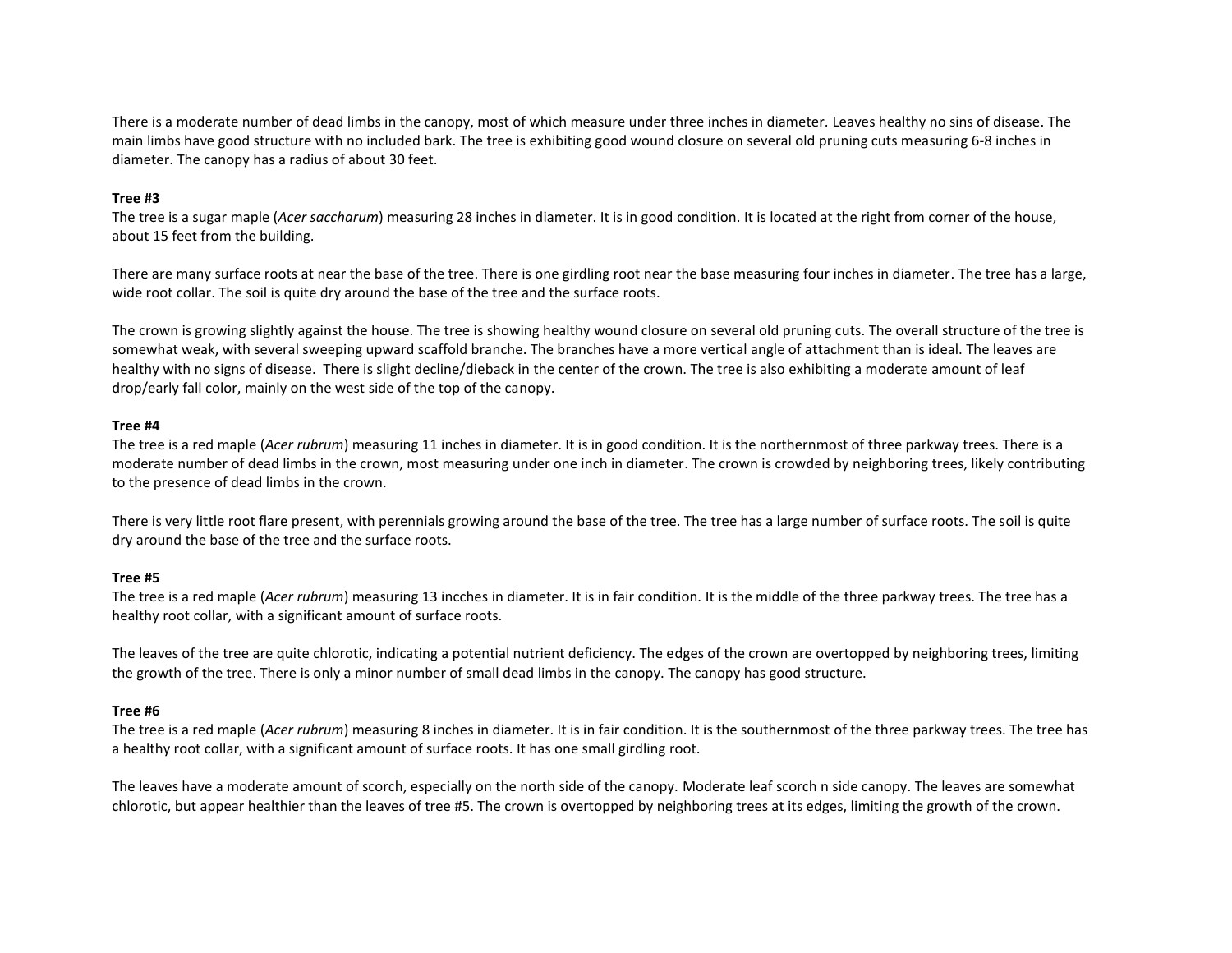

**Figure 1 - The site and the 6 trees inventoried**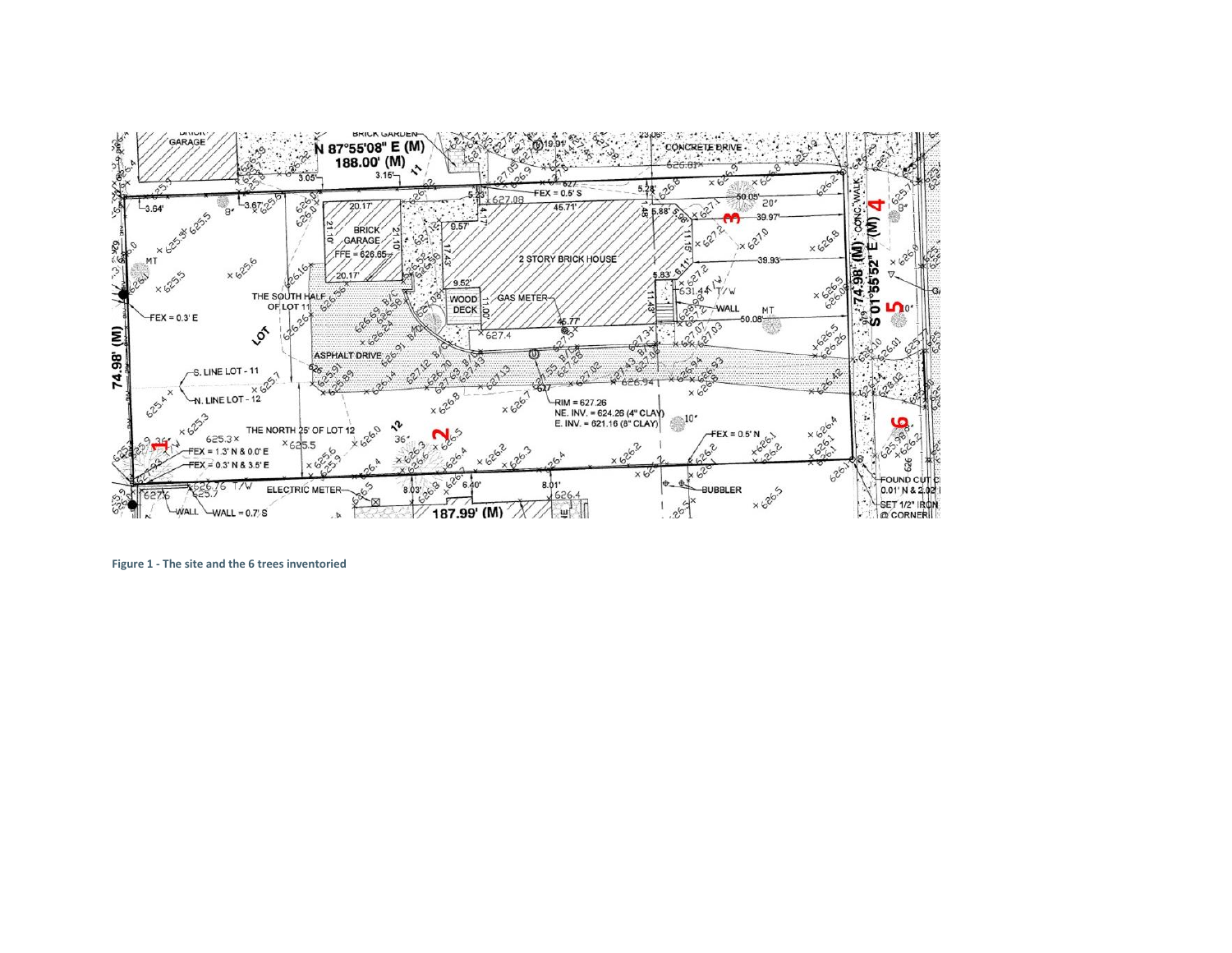| Tree # | Common Name      | Latin Name       | Diameter | Action   |
|--------|------------------|------------------|----------|----------|
|        | <b>Red Oak</b>   | Quercus rubra    | 37       | Preserve |
| 2      | Norway Maple     | Acer platanoides | 39       | Preserve |
| 3      | Sugar Maple      | Acer saccharum   | 28       | Preserve |
| 4      | <b>Red Maple</b> | Acer rubrum      | 11       | Preserve |
| 5      | <b>Red Maple</b> | Acer rubrum      | 13       | Preserve |
| 6      | <b>Red Maple</b> | Acer rubrum      | 8        | Preserve |

#### **Table 1 – tree inventory summary**

# **RECOMMENDATIONS**

We recommend that all assessed trees be preserved, pending the implementation of these recommendations. We recommend that prior to construction activity, risk reduction measures be implemented as follows:

Tree #1:

- Clean crown of all dead, diseased, broken, and defective limbs one inch in diameter and greater from the entire crown of the tree.

Tree #2:

- Perform an ANSI A300 Level 3 Advanced Risk Assessment. The tree has signs of decay in its stem and around the base. A further risk assessment could help determine the amount of sound wood present in the tree. Further actions may be recommended as a result of the advanced assessment. If the advanced assessment is not performed, recommendations are as follows:
- Clean crown of all dead, diseased, broken, and defective limbs one inch in diameter and greater from the entire crown of the tree. Remove the portion of the fence contacting the tree.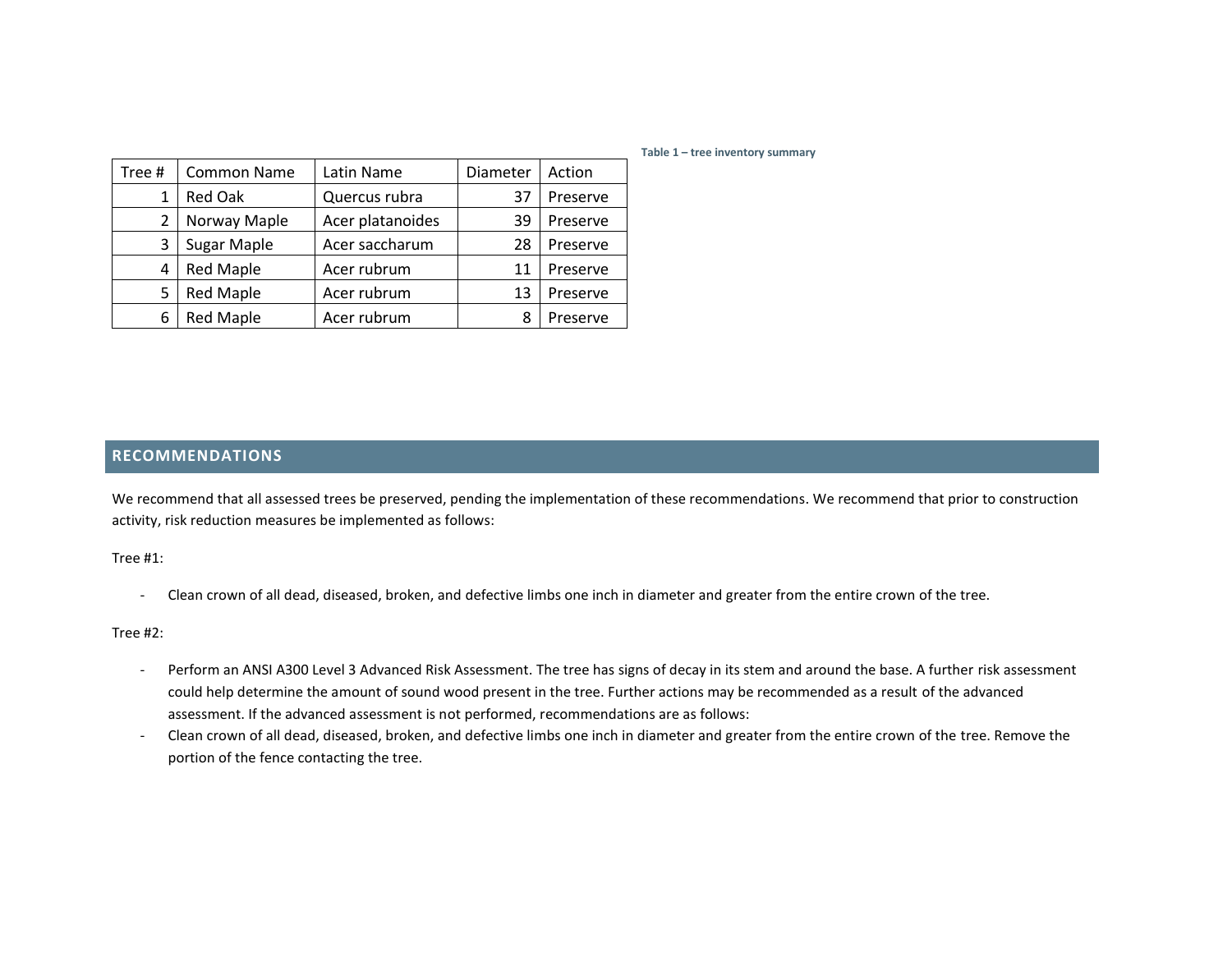Tree #3:

- Clean crown of all dead, diseased, broken, and defective limbs one inch in diameter and greater from the entire crown of the tree.
- Reduce the canopy to provide 4-6 feet of clearance from the house.
- Reduce the largest outside limbs by 4-6 feet to decrease likelihood of large limb failure.
- Place mulch around the base of the tree to a depth of 3-4 inches, extending 6 feet from the base of the tree to aid in water and nutrient retention.

#### Tree #4:

- Clean crown of all dead, diseased, broken, and defective limbs one inch in diameter and greater from the entire crown of the tree.
- Excavate root collar to reduce risk of decay and disease around base of the tree. Root collar excavation can also expose potential issues currently hidden by soil.
- Place mulch around the base of the tree to a depth of 3-4 inches, extending 6 feet from the base of the tree to aid in water and nutrient retention.

#### Tree #5

- Clean crown of all dead, diseased, broken, and defective limbs one inch in diameter and greater from the entire crown of the tree.
- Place mulch around the base of the tree to a depth of 3-4 inches, extending 6 feet from the base of the tree to aid in water and nutrient retention.
- Structural prune to encourage the formation of a structurally sound canopy.

#### Tree #6

- Clean crown of all dead, diseased, broken, and defective limbs one inch in diameter and greater from the entire crown of the tree.
- Place mulch around the base of the tree to a depth of 3-4 inches, extending 6 feet from the base of the tree to aid in water and nutrient retention.
- Structural prune to encourage the formation of a structurally sound canopy.
- -

Note that trees 4-6 are Village-owned trees. Any work performed on or around them in the parkway would have to be approved by the Village.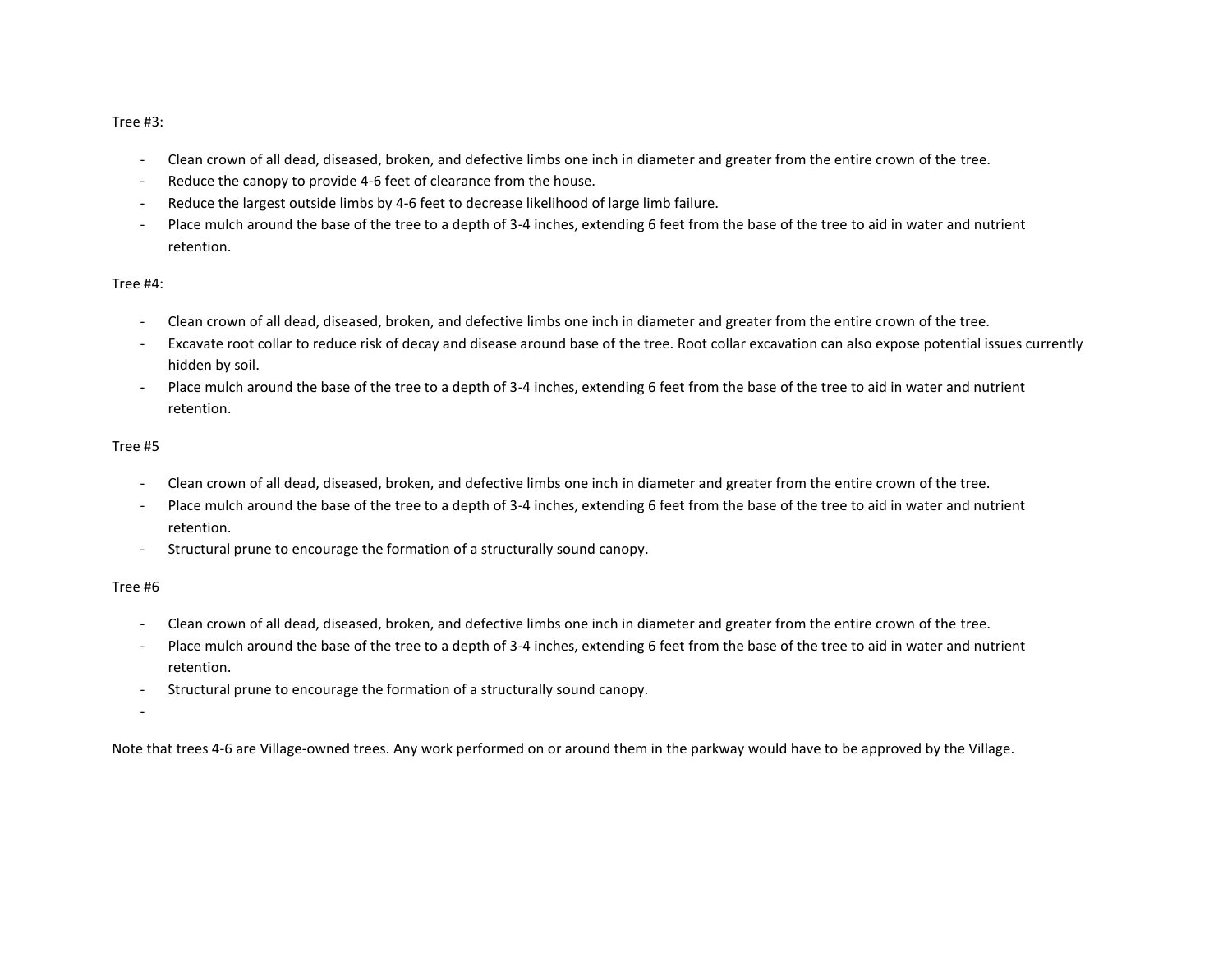# TREE PRESERVATION SPECIFICATIONS

Detailed recommendations for tree preservation can only be determined once construction plans have been created.

- 1. Pre-construction:
	- a. Oversight
		- i. Retain a Registered Consulting Arborist (RCA) to monitor tree pruning, root pruning, installation of tree protection fencing, and any other tree protection measures.
			- 1. Prior to grading, the limit of disturbance should be excavated and root pruned. This will prevent the pulling and tearing of roots during grading operations.
			- 2. Root pruning, if performed, shall conform to Appendix B, sample detail for root pruning.
		- ii. Tree protection zones shall be established and enforced to prevent soil compaction, grade change and root damage. Tree protection devices, if needed, shall conform to details shown in Appendix B, sample detail for tree protection fence.
		- iii. Establish a concrete spoil area away from tree root zones and without flow paths into tree protection areas, with compliance monitoring during construction.
	- b. Signage
		- i. Tree protection signage in English and Spanish shall be installed on tree protection fencing.
- 2. Tree protection during construction:
	- a. Periodic monitoring of tree condition and health throughout construction activity should occur.
	- b. Periodic monitoring of tree protection throughout construction activity should occur to document and verify:
		- i. Tree protection devices are in place and operating properly;
		- ii. Tree protection signage is in place in English and Spanish;
		- iii. No materials or equipment are stored within the critical root zones of protected trees; and,
		- iv. No damage has occurred to protected trees.
- 3. Following construction:
	- a. Trees should be inspected for remedial treatments.
	- b. Soil sampling should be performed to determine if the levels of nutrients present in the soil are adequate for the species of trees present.
	- c. Remedial treatments should include the following items:
		- i. Treatment with fertilizer and biostimulant if soil test results show necessity.
		- ii. Application of plant growth regulator (with the active ingredient Paclobutrazol).
		- iii. Ground cover around all protected trees should be composted organic material placed 2"-4" deep in a circle with the largest radius practicable.